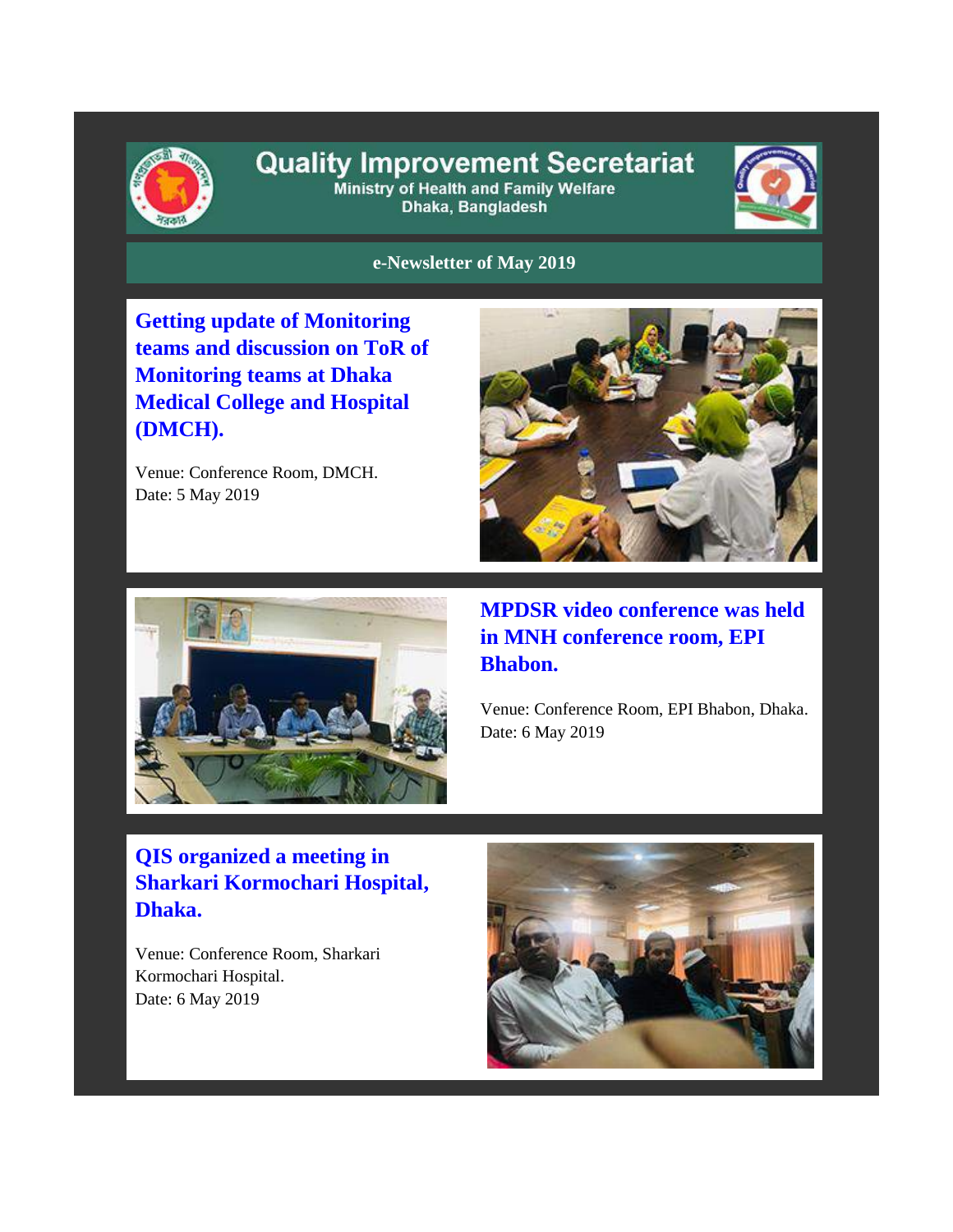

**Monthly WIT monitoring team meeting in Shaheed Suhrawardy Medical College & Hospital (ShSMCH) on 7th May 2019.** 

Venue: Meeting Room, ShSMCH. Date: 7 May 2019

**Workshop on Implementing Quality Improvement Initiatives through Plan-Do-Check-Act (PDCA) in MFSTC, Dhaka.**

Venue: Mohammadpur MFSTC, Dhaka. Date: 7-9 May 2019





**Seminar on Universal Access to Quality Thalassaemia Healthcare Services in Building Bridges with and for Patients.** 

Venue: Conference Room DGHS. Date: 8 May 2019

**EMEN coordination meeting in Directorate General of Health Services (DGHS).**

Venue: Meeting Room, DGHS. Date: 9 May 2019

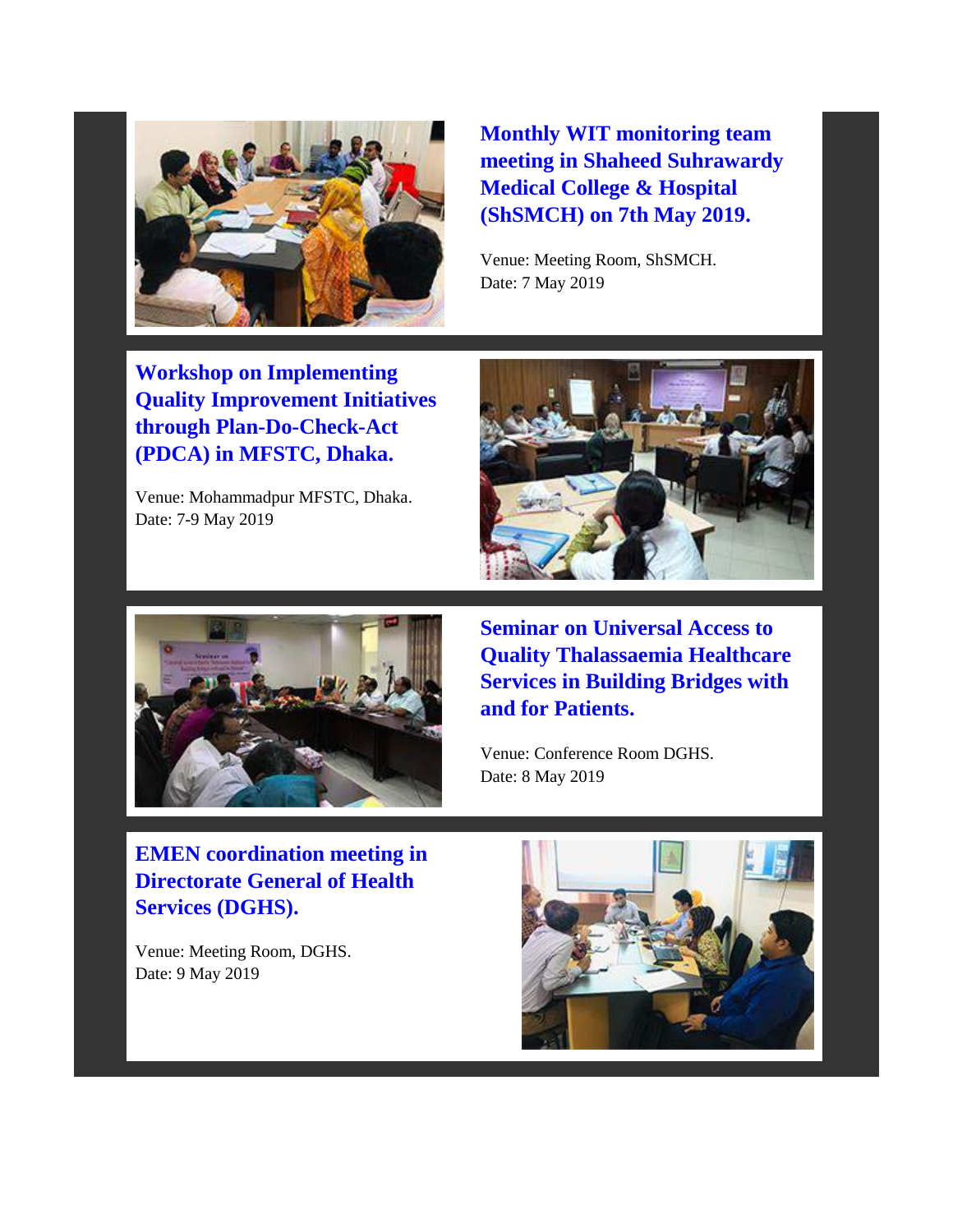

# **Quality Improvement Committee (QIC) meeting held in Medical College Hospital Khulna.**

Venue: Conference Room, Medical College Hospital Khulna. Date: 12 May 2019

# **Sadar Hospital Narail conducted community support committee meeting.**

Venue: Conference Room, Sadar Hospital Narail. Date: 10 May 2019





#### **Workshop on Revision and Finalization of Universal Health Coverage Monitoring Framework.**

Venue: Conference Room, Sastho Bhaban, TB Gate, Mohakhali, Dhaka. Date: 13 May 2019

**Training of Trainers (ToT) conducted on 5S for Kushtia and Habiganj District Hospitals and Upazila Health Complex.**

Venue: FARS Hotel & Resort, Dhaka. Date: 14-15 May 2019

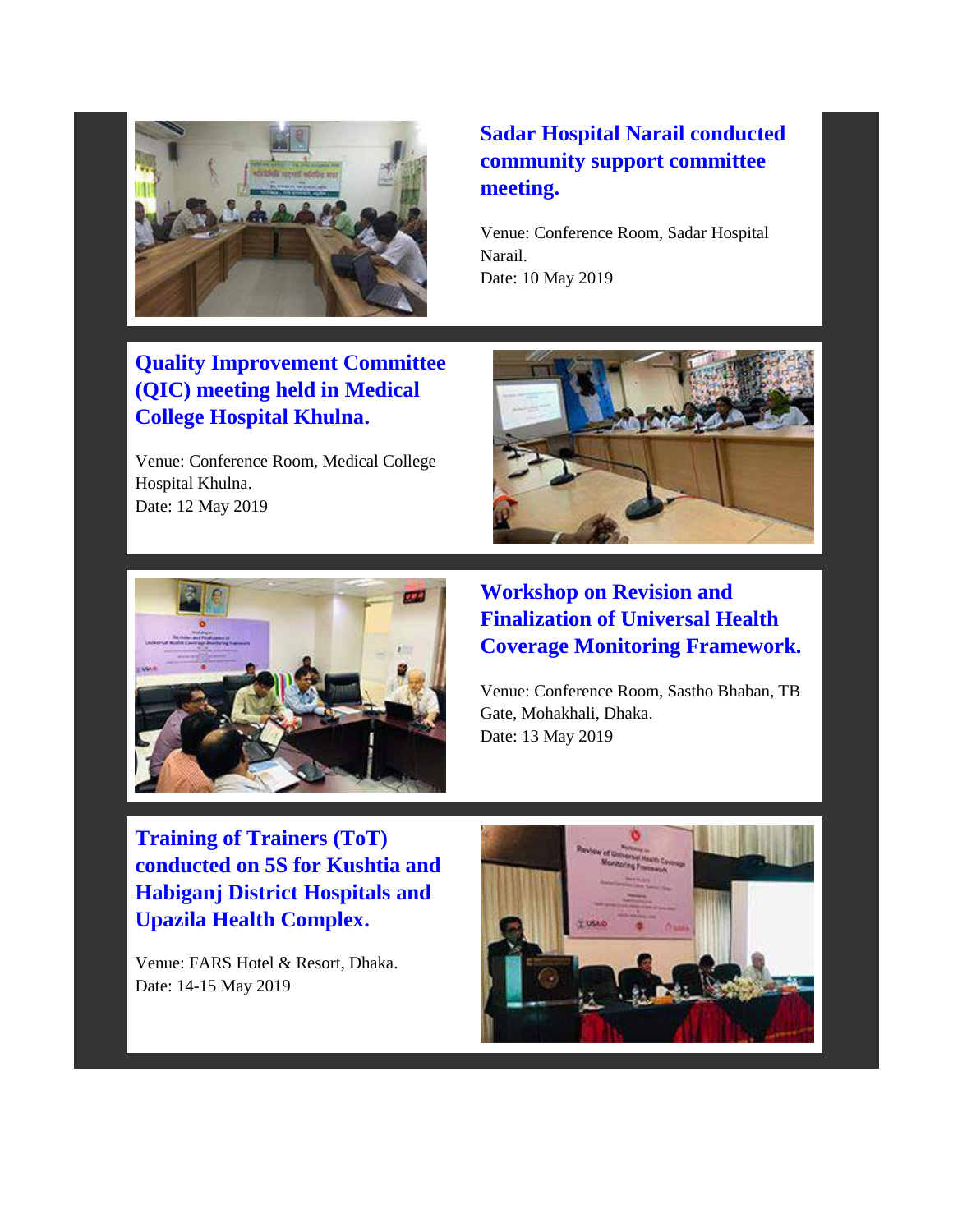

## **Sadar Hospital Chuadanga organized Community Support Committee meeting.**

Venue: Conference Room, Sadar Hospital, Chuadang. Date: 15 May 2019

**Meeting on exchange of views and opinion of Community Support Committee Members regarding Quality Improvement Initiatives.**

Venue: Conference Room, Sadar Hospital, Chuadanga. Date: 16 May 2019





#### **Tea garden Health Protection Scheme for tea garden worker.**

Venue: Meeting Room, DGHS, Mohakhali, Dhaka. Date: 16 May 2019

# **Meeting for Identification the challenge of Urban Health.**

Venue: Meeting Room, DGHS, Mohakhali, Dhaka. Date: 19 May 2019

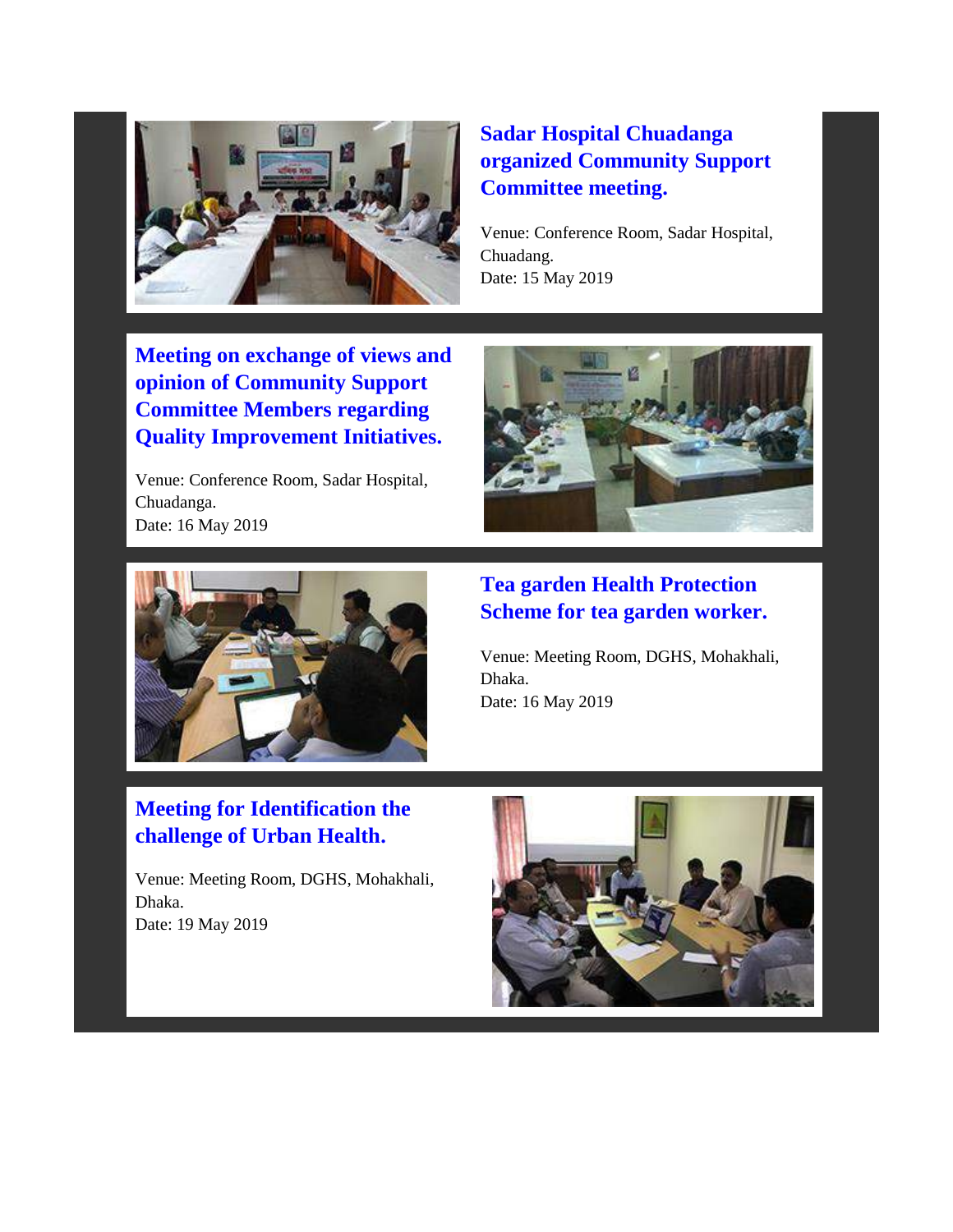

# **Meeting on Hospital Automation in fourteen (14) Districts.**

Venue: Meeting Room, DGHS, Mohakhali. Date: 20 May 2019

**QIS team visited to Mugda Medical College Hospital and conducted meeting regarding 5S, PDCA on Sterilization and autoclave.**

Venue: Nursing Station, MuMCH. Date: 20 May 2019





**QIC Meeting conducted in Kurmitola General Hospital (KGH) and WIT validation, Monitoring Team formation.** 

Venue: Conference Room, Kurmitola General Hospital. Date: 21 May 2019

**District Hospital Quality Improvement Committee (QIC) meeting held in Shahid Shamsuddin Ahmed Hospital, Sylhet.**

Venue: Conference Room, Shahid Shamsuddin Ahmed Hospital. Date: 26 May 2019

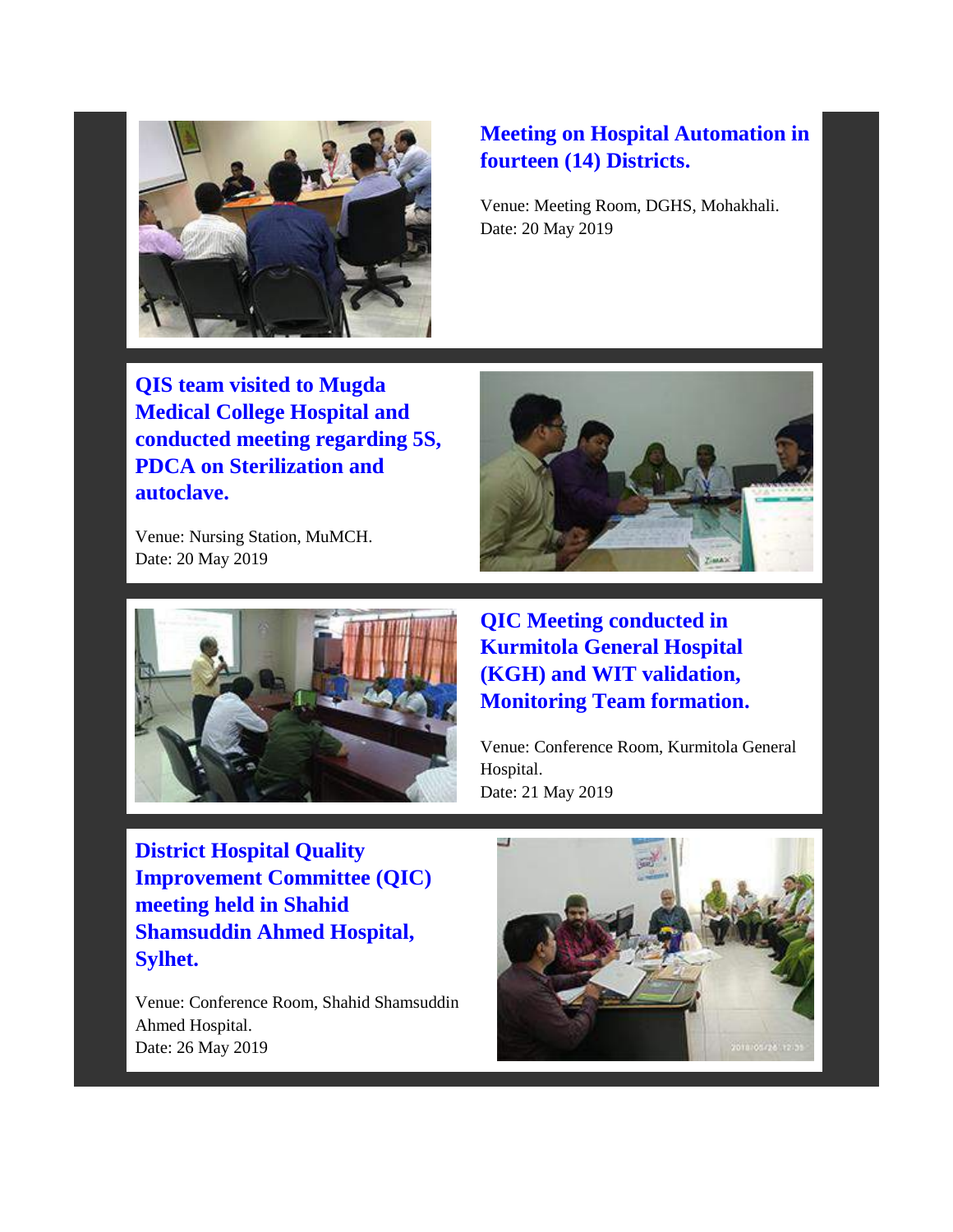

# **District Hospital Quality Improvement Committee (QIC) Meeting organized in Adhunik District Hospital, Habiganj.**

Venue: Conference Room, Adhinik District Hospital. Date: 27 May 2019

**QIS team visit to National Institute of Ear, Nose and Throat (ENT) institute for WIT validation and 5S implementation.**

Venue: National Institute ENT Institute. Date: 27 May 2019





**QIS team conducted a meeting with monitoring team 01 and assigned ward in charge under team01 in DMCH.** 

Venue: Meeting Room, Dhaka Medical College Hospital. Date: 29 May 2019

**QIS team visited Sarkari Kormachari Hospital to monitor and observe the quality implementation activities.**

Venue: Sarkari Kormachari Hospital, Dhaka. Date: 29 May 2019